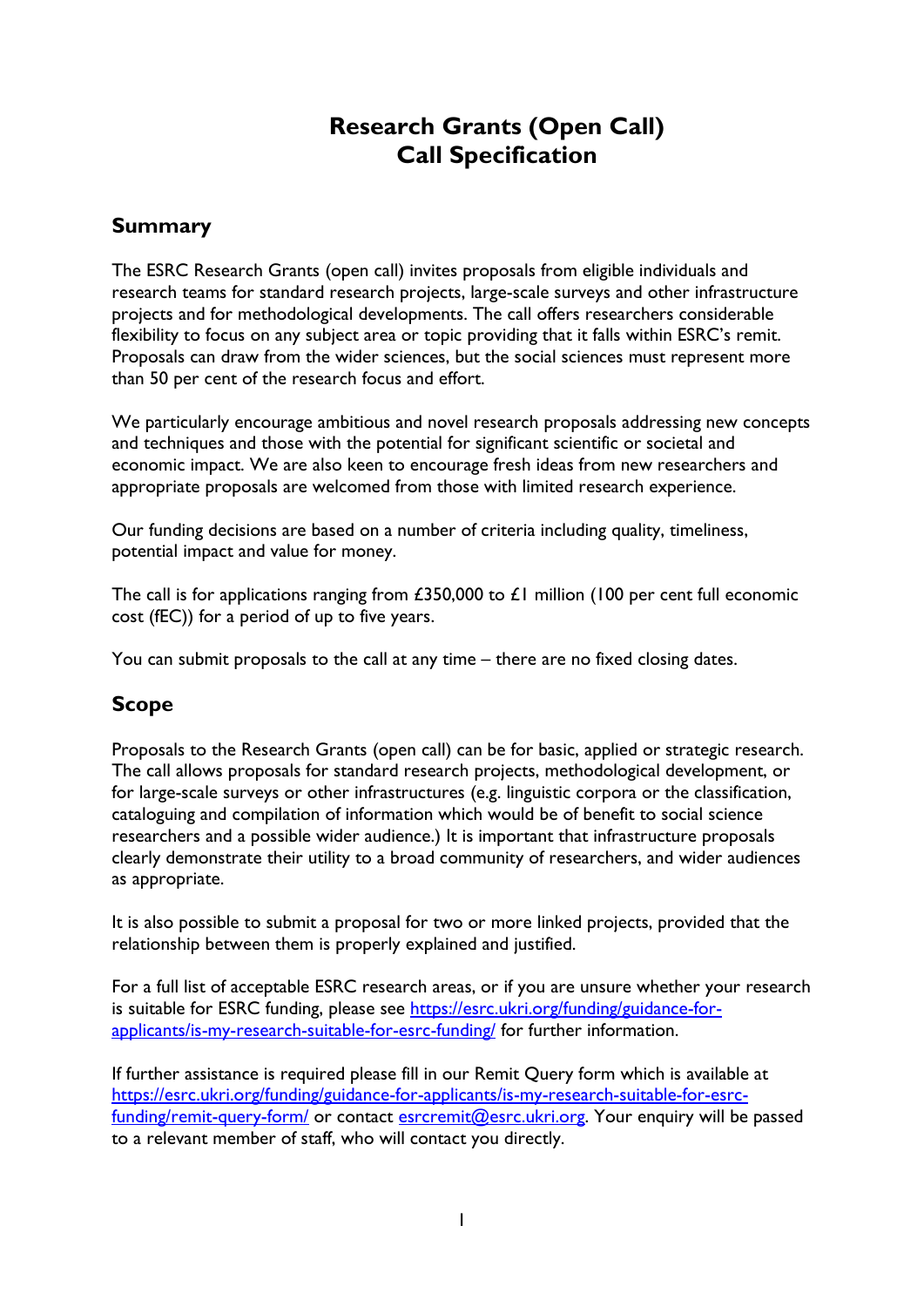# **Call details**

# **Funding**

The call is for proposals ranging from £350,000 to £1 million (100 per cent full Economic Cost (fEC)) for a period of up to five years. Detailed information on eligible costs can be found in the ESRC's Research Funding Guide [\(https://esrc.ukri.org/funding/guidance-for](https://esrc.ukri.org/funding/guidance-for-applicants/research-funding-guide/)[applicants/research-funding-guide/\)](https://esrc.ukri.org/funding/guidance-for-applicants/research-funding-guide/). Proposals will need to show 100 per cent of full Economic Cost of the proposed research. The ESRC will meet 80 per cent of the full economic costs on proposals submitted.

### **Investigators**

Research proposals may be submitted jointly by more than one applicant. In such cases, one person must be regarded as the principal investigator taking the lead responsibility for the conduct of the research and the observance of the terms and conditions. Correspondence regarding the research proposal and grant will be addressed to the principal investigator only (and in the case of any offer letter, to their research office). All co-investigators must make a significant contribution to the conduct of the research.

### **International co-investigators**

ESRC attaches major importance to the position of UK social science in the international and global arena. We positively encourage active collaboration between UK researchers and those in other countries, where this will help to ensure that UK research is at the international leading edge. Co-investigators based in overseas research organisations can therefore be included in research grant proposals. Further information on the inclusion of international co-investigators is available at [https://esrc.ukri.org/funding/guidance-for](https://esrc.ukri.org/funding/guidance-for-applicants/inclusion-of-international-co-investigators-on-proposals/)[applicants/inclusion-of-international-co-investigators-on-proposals/.](https://esrc.ukri.org/funding/guidance-for-applicants/inclusion-of-international-co-investigators-on-proposals/)

# **Business, third sector or government body co-investigators**

Business, third sector or government body co-investigators based in the UK can also be included on research grant proposals. Further information on the inclusion of coinvestigators is available at [https://esrc.ukri.org/funding/guidance-for-applicants/inclusion-of](https://esrc.ukri.org/funding/guidance-for-applicants/inclusion-of-uk-business-third-sector-or-government-body-co-investigators-on-proposals/)[uk-business-third-sector-or-government-body-co-investigators-on-proposals/.](https://esrc.ukri.org/funding/guidance-for-applicants/inclusion-of-uk-business-third-sector-or-government-body-co-investigators-on-proposals/)

# **Knowledge exchange and collaboration**

We are committed to knowledge exchange and encouraging collaboration between researchers and the private, public and civil society sectors. Collaborative working benefits both the researchers and the individuals/organisations involved. Through collaboration, partners learn about each other's expertise, share knowledge and gain an appreciation of different professional cultures. Collaborative activity can therefore lead to a better understanding of the ways that academic research can add value and offer insights to key issues of concern for policy and practice.

Knowledge exchange should not be treated as an 'add-on' at the end of a research project, but considered before the start and built into a project.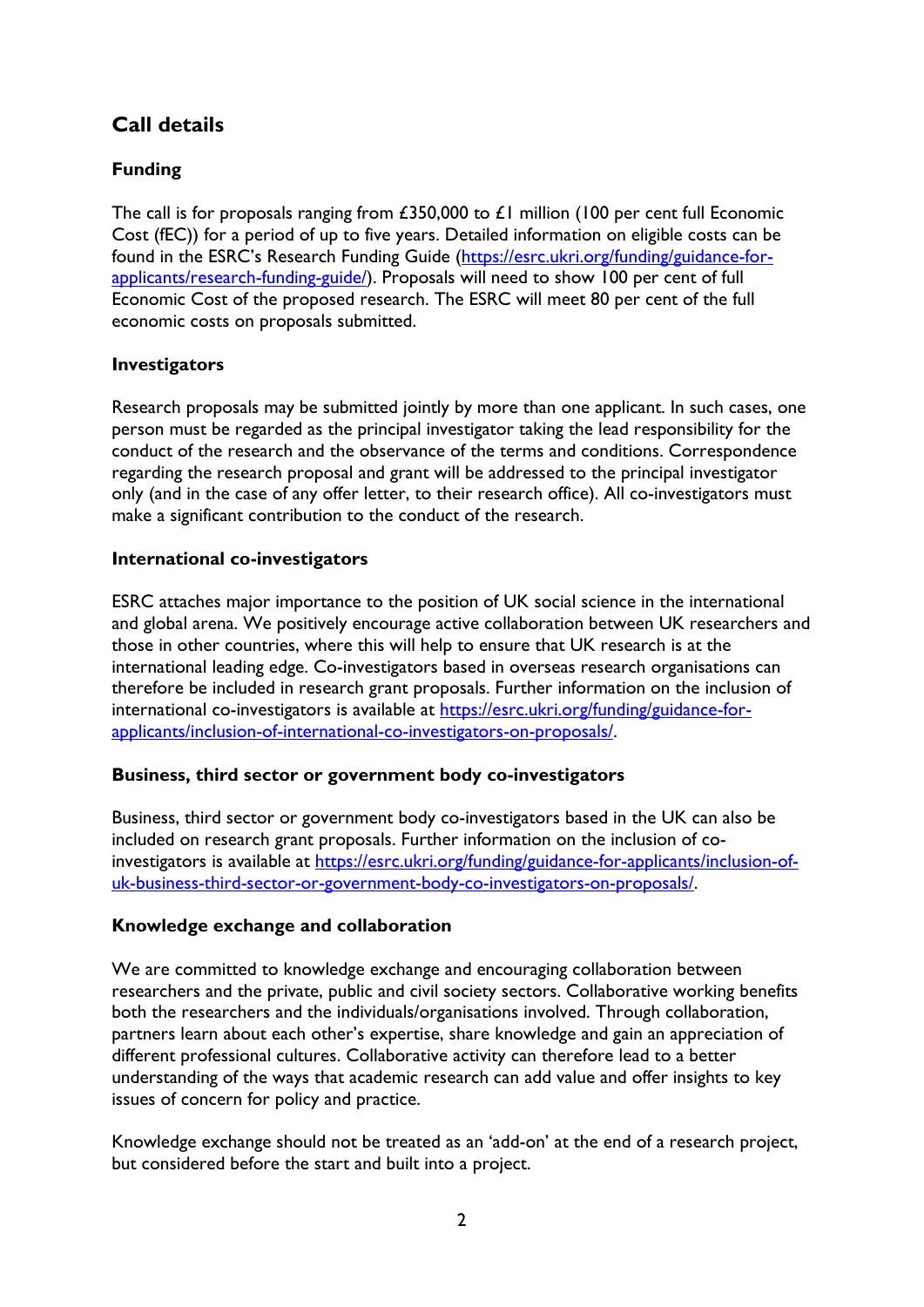### **Impact**

In line with the UKRI position on Excellence with Impact

[\(https://www.ukri.org/innovation/excellence-with-impact/\)](https://www.ukri.org/innovation/excellence-with-impact/), we expect that our researchers will have considered the potential scientific, societal and economic impacts of their research. ESRC applicants should actively consider how these impacts can be maximised and developed within their proposal. Applicant's plans to maximise and develop the potential impacts of their research will form part of the peer review and assessment process.

Opportunities for making an impact may arise, and should be taken, at any stage during the research lifecycle: the planning and research design stage; the period of funding; and all activities that relate to the project up to  $-$  and including  $-$  the time when funding has ended. The research lifecycle therefore includes knowledge exchange and impact realisation activities – including reporting and publication, and the archiving, future use, sharing, and linking of data. It is important that researchers have in place a robust strategy for maximising the likelihood of impact opportunities and their own capacity for taking advantage of these.

It is important to set out how you intend to identify and actively engage relevant users of the research and stakeholders (within and beyond the academic community including, for instance, the public sector, private sector, civil society or the wider public in general) and include evidence of any existing engagement with relevant end users. You should articulate a clear understanding of the context and needs of these users and consider ways for the proposed research to meet or impact upon these needs. The proposal should also outline how the legacy of proposed activity will be managed to engage beneficiaries and increase the likelihood of its impact in providing lasting value to participants, stakeholders and the wider social science community.

To be effective, all communication, engagement and impact activities must be planned in detail and properly resourced in the proposal.

Excellent research without obvious or immediate societal or economic impact will not be disadvantaged in the peer review and assessment process. If you consider that your research has no obvious or immediate societal or economic impact, you should explain your reasoning in the Case for Support.

The ESRC's **Impact Toolkit** gives you detailed advice on how to achieve the maximum impact for your work. The toolkit includes information on developing an impact strategy, promoting knowledge exchange, public engagement and communicating effectively with your key stakeholders: [https://esrc.ukri.org/research/impact-toolkit/.](https://esrc.ukri.org/research/impact-toolkit/)

### **COVID-19 Guidance for Applicants**

#### **Accounting for the unknown impacts of COVID-19**

UKRI acknowledges that it is a challenge for applicants to determine the future impacts of COVID-19 while the pandemic continues to evolve. Applications should be based on the information available at the point of submission and, if applicable, the known application specific impacts of COVID-19 should be accounted for. Where known impacts have occurred, these should be highlighted in the application, including the assumptions/information at the point of submission. There is no need to include contingency plans for the potential impacts of COVID-19. Requests for travel both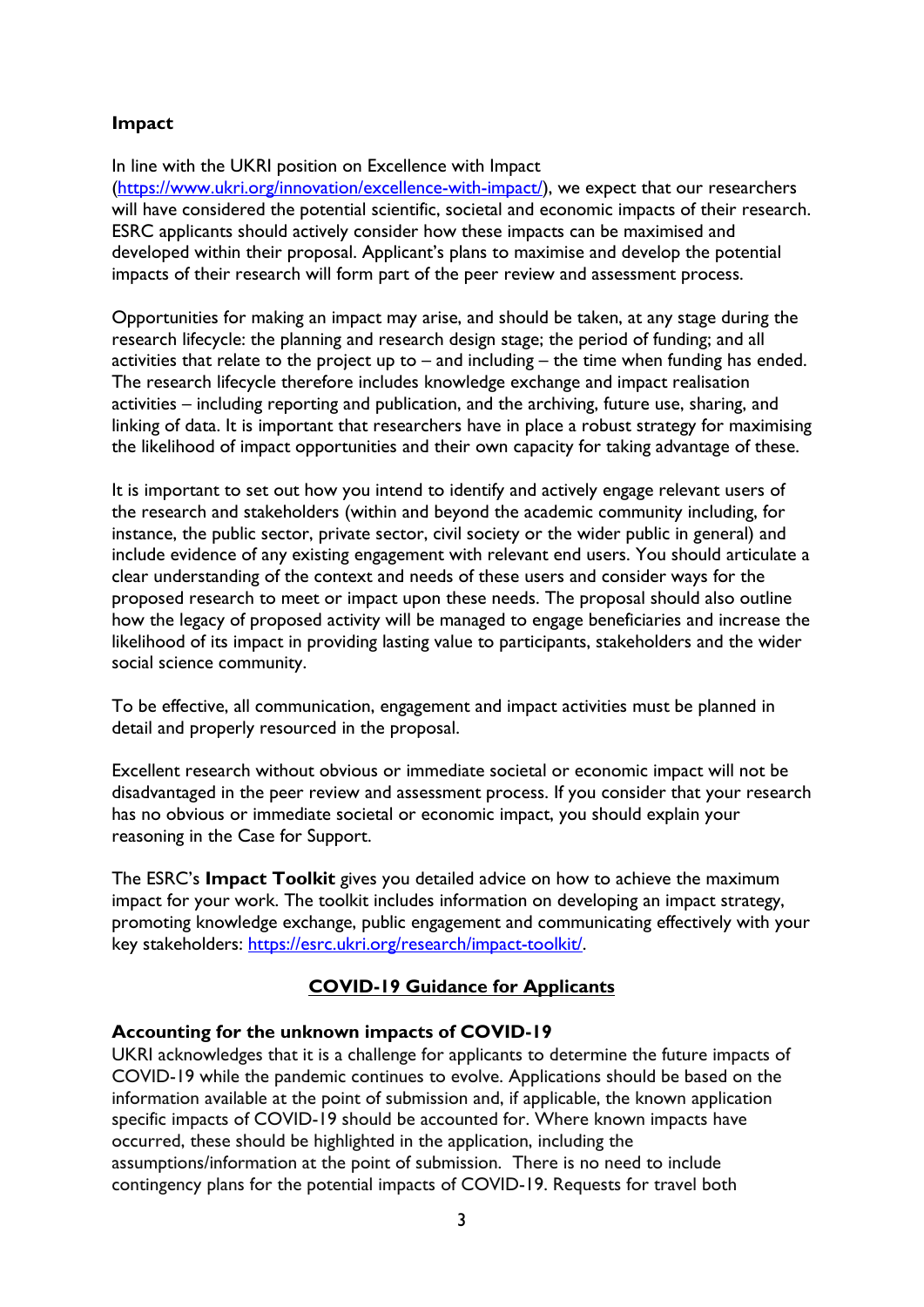domestically and internationally can be included in accordance to the relevant scheme guidelines, noting the above advice.

(Reviewers will receive instructions to assume that changes that arise from the COVID-19 pandemic, post-submission, will be resolved and complications related to COVID-19 should not affect their scores.

Where an application is successful, any changes in circumstances that affect the proposal will be managed as a post-award issue.)

### **Innovation**

We are keen to support research which is ambitious (but clearly specified) and has the potential for high scientific impact and/or high user impact. We also recognise that such research may carry a higher than normal risk of failing to deliver the full range of expected research outputs.

Such research is likely to:

- use innovative or even untested methods within the context of the particular project
- attempt to develop or to test and apply new theory
- be carried out by researchers without a proven track record in the area of the proposed research, although they may have a strong track record in other areas
- be complex in terms of its management and delivery because of its size or the dispersal of the research team/fieldwork
- investigate a potentially controversial or sensitive topic
- involve multiple or unusual disciplinary combinations both within and beyond the social sciences
- involve accessing or creating data, or accessing research participants or other related research material that could be highly problematic
- challenge existing paradigms in respect of research ethics.

# **International collaboration**

ESRC is committed to supporting research which is world class and informs prosperity, wellbeing and justice on an international scale. The Research Grants open call enables UK researchers to collaborate with the best scholars in their field across the globe through the International Co-investigators policy (see p. 3 above).

The past 50 years have seen a marked increase in global interdependencies with many of the current challenges we face having a global reach. We are keen to support cross-national comparative work and research projects with an international focus.

### **Interdisciplinarity**

We welcome interdisciplinary proposals and recognise that many of the most pressing research challenges are interdisciplinary in nature, both within the social sciences and between the social sciences and other areas of research. However, we also remain committed to the support of excellent research within a single discipline. Applicants should refer to the UKRI guidance at [https://www.ukri.org/funding/how-to-apply/applications-](https://www.ukri.org/funding/how-to-apply/applications-across-research-council-remits/)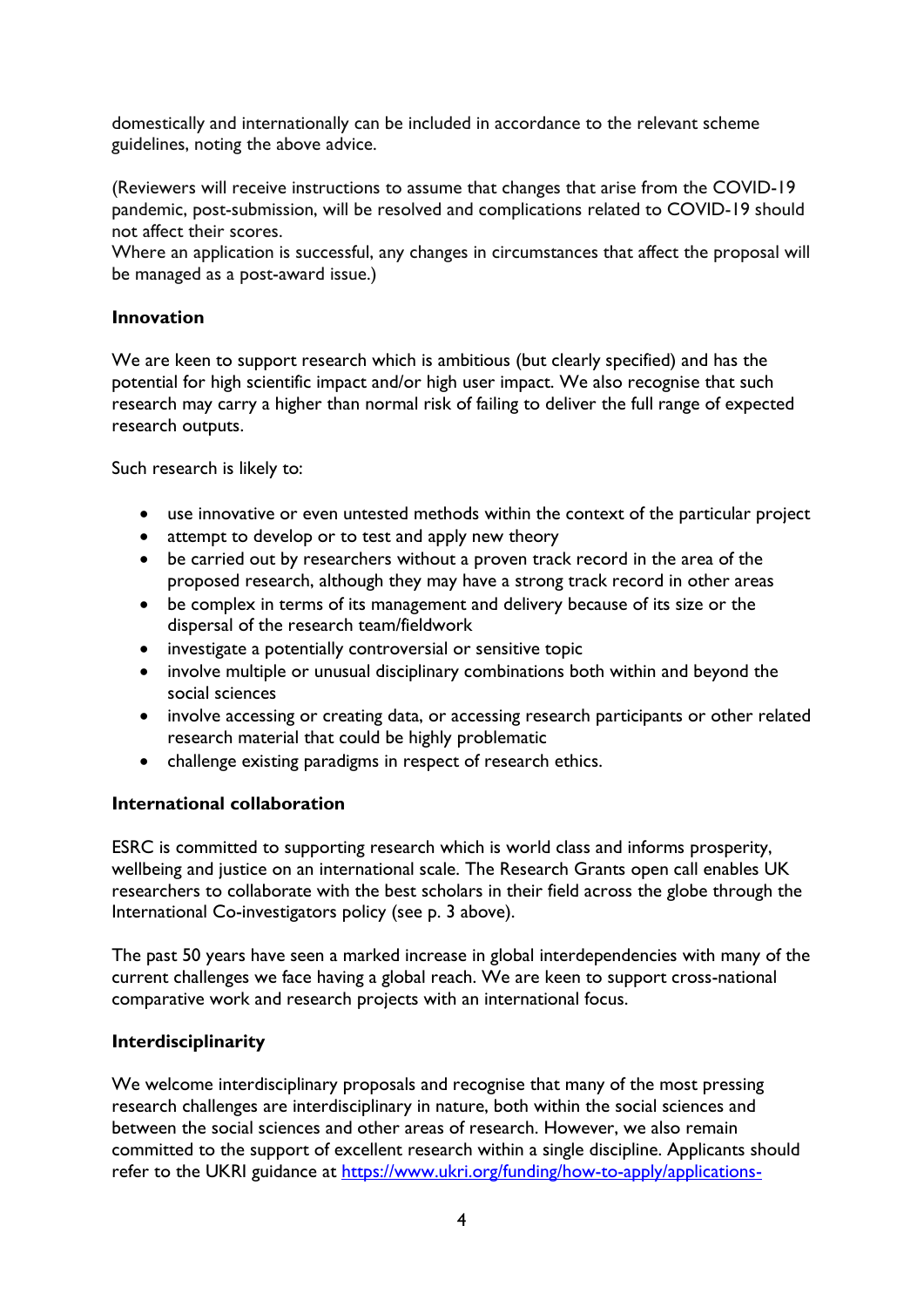[across-research-council-remits/](https://www.ukri.org/funding/how-to-apply/applications-across-research-council-remits/) for proposals which may span other Research Council remits. Project proposals that extend beyond the mission of a single Research Council should be submitted to the Council with the majority interest, but peer reviewers will be obtained from each of the relevant communities. The Research Councils will also co-fund those projects where a significant element of the costs reside within more than one Council's domain.

### **Research ethics**

ESRC requires that the research we support is designed and conducted in such a way that it meets certain ethical principles and is subject to proper professional and institutional oversight in terms of research governance.

As an important source of public funds for social science research and as a body charged with encouraging, supporting, undertaking and advising on such research, the ESRC recognises that it has a special obligation towards the general public and academic community to ensure that the research which it funds is carried out to a high ethical standard.

We have agreed a **Framework for Research Ethics** that all submitted proposals have to comply with. Further details available about the Framework for Research Ethics and guidance on compliance (together with links to other web based resources on research ethics) may be found at [https://esrc.ukri.org/funding/guidance-for-applicants/research-ethics/.](https://esrc.ukri.org/funding/guidance-for-applicants/research-ethics/)

### **Open access**

We are committed to ensuring that our research community makes the outputs from ESRC-funded research publicly available. ESRC-funded researchers are expected to comply with the UKRI policy on open access (RCUK Policy on Open Access at [https://www.ukri.org/funding/information-for-award-holders/open-access/open-access](https://www.ukri.org/funding/information-for-award-holders/open-access/open-access-policy/)[policy/\)](https://www.ukri.org/funding/information-for-award-holders/open-access/open-access-policy/). The payment of article processing charges (APCs) and other publication charges related to ESRC-funded research are supported through UKRI open access block grants which are provided to eligible research organisations.

# **Eligibility of research organisations (ROs)**

All UK higher education institutions are eligible to receive funds for research, postgraduate training and associated activities. The higher education funding councils for England (Research England), Wales (HEFCW), Scotland (SHEFC) and Northern Ireland (DFE) determine whether an organisation meets the criteria to be a higher education institution.

Research institutes and independent research organisations (IROs) eligible to receive research funding, from any UKRI Research Council, can be found at <https://www.ukri.org/funding/how-to-apply/eligibility/>

# **Eligibility of applicants**

Applicants are eligible for funding whether or not they are established members of a recognised research organisation (RO). Applicants for research grants who are not established members of a recognised RO must be accommodated by the RO and provided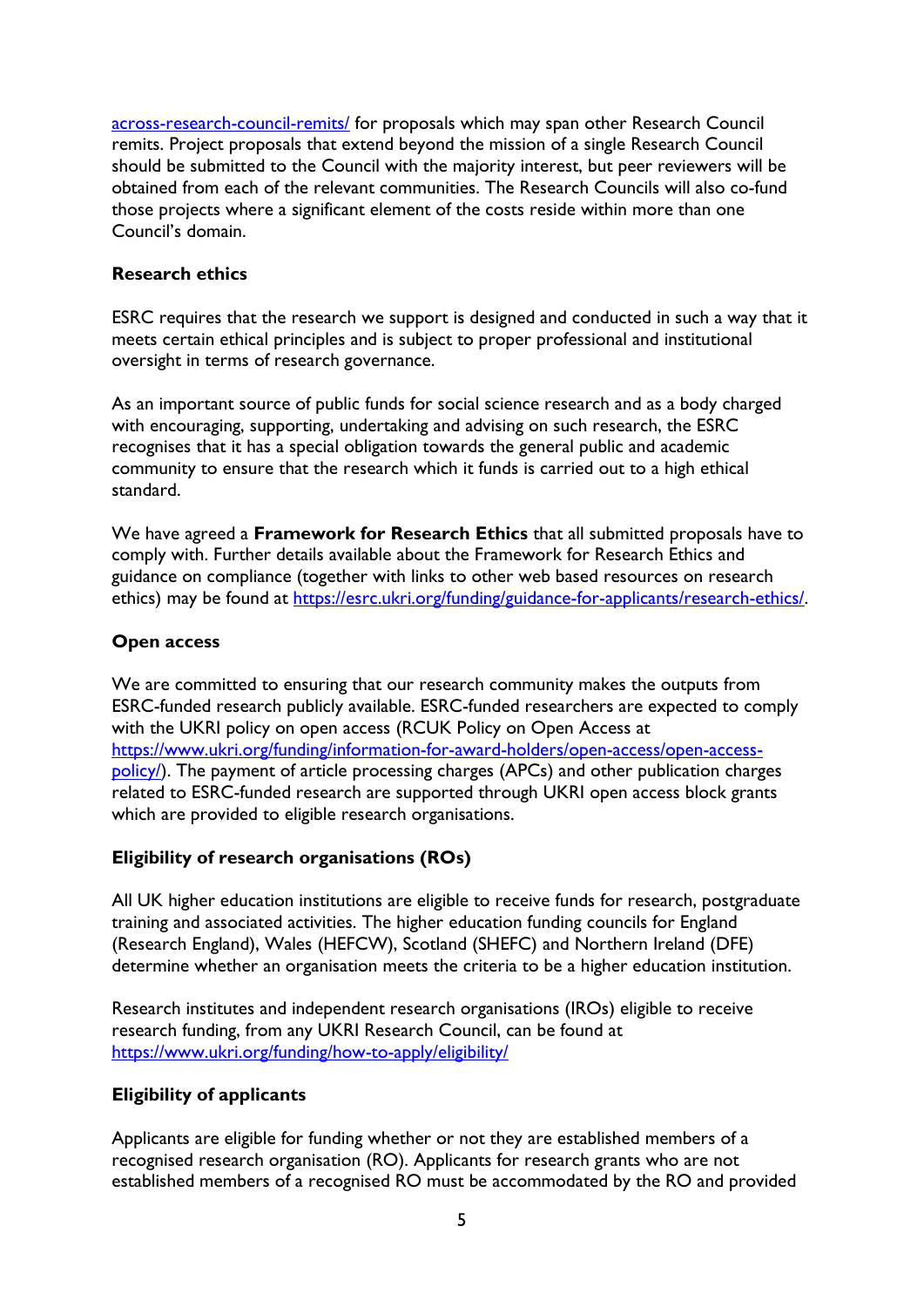with appropriate facilities to carry out the research. (These requirements also apply to all individuals named as co-investigators.) For such applicants, the RO must provide a covering statement confirming that, in the event of a grant, it will provide accommodation and facilities for the applicant such as would be provided for established members of staff. They and other staff engaged in the research are normally expected to reside within reasonable travelling distance of the RO when not engaged in fieldwork.

If the principal investigator or a co-investigator is retired, the expectation is that their involvement in a project would be covered by a contract with the RO. If there are costs associated with such time these should be regarded as a Directly Incurred Cost.

# **How to apply**

### **How to submit a proposal**

Applications can only be made through the Research Councils' Joint Electronic Submission System (Je-S) (see [https://esrc.ukri.org/funding/guidance-for-applicants/je-s-electronic](https://esrc.ukri.org/funding/guidance-for-applicants/je-s-electronic-applications/)[applications/](https://esrc.ukri.org/funding/guidance-for-applicants/je-s-electronic-applications/) for detail).

To begin writing your proposal, please select the New Document menu and search for and select 'Research Grants (Open Call)' using the Call Search function.

Full details can be found via the Help option on the Je-S website [\(https://je](https://je-s.rcuk.ac.uk/Handbook/Index.htm)[s.rcuk.ac.uk/Handbook/Index.htm\)](https://je-s.rcuk.ac.uk/Handbook/Index.htm).

The same proposal should not be submitted for consideration by more than one Research Council. The submission of proposals to different ESRC funding calls which will result in parallel processing of the same or substantially similar proposals is also not allowed. Duplicate proposals may be submitted to other funding organisations (apart from the other research councils), subject to a clear declaration of the simultaneous submission in the relevant section of the ESRC proposal.

ESRC does not allow the resubmission of any previously unsuccessful proposals (including proposals previously submitted to another Research Council), unless they have been specifically invited to do so. For further information please refer to the ESRC resubmissions policy [\(https://esrc.ukri.org/funding/guidance-for-applicants/resubmissions-policy/\)](https://esrc.ukri.org/funding/guidance-for-applicants/resubmissions-policy/). All proposals will be checked, and uninvited resubmissions will not be processed but treated as an unsuccessful proposal. They will be included as failed proposals in the data that we collect on RO grant performance as part of our demand management strategy [\(https://esrc.ukri.org/about-us/performance-information/demand-management/\)](https://esrc.ukri.org/about-us/performance-information/demand-management/).

All submitted proposals must be substantially different to any previous proposal submission (i.e. a new proposal). See [https://esrc.ukri.org/funding/guidance-for-applicants/resubmissions](https://esrc.ukri.org/funding/guidance-for-applicants/resubmissions-policy/what-constitutes-a-new-proposal/)[policy/what-constitutes-a-new-proposal/](https://esrc.ukri.org/funding/guidance-for-applicants/resubmissions-policy/what-constitutes-a-new-proposal/) for further information.

Research proposals cannot be accepted for the following:

- unspecified research work
- research already carried out
- writing up previous research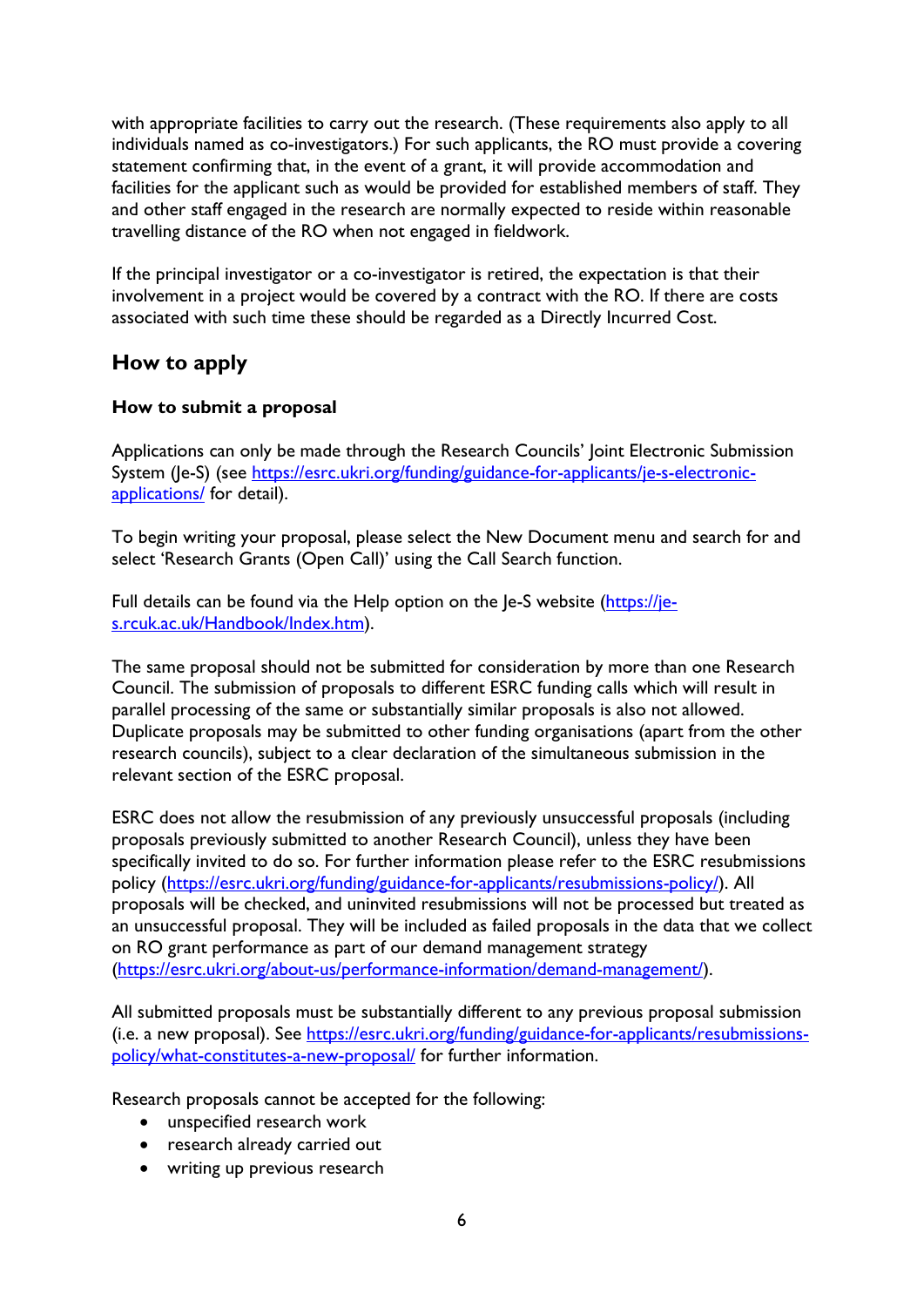- literature surveys
- conference attendance, other than within an award
- travel for general study
- expeditions
- unsolicited requests to hold conferences, workshops or seminars outside of the Research Seminars competition
- preparation of books and publications
- primarily for the preparation and production of materials such as curriculum materials and software development.

ESRC's Research Funding Guide [\(https://esrc.ukri.org/funding/guidance-for](https://esrc.ukri.org/funding/guidance-for-applicants/research-funding-guide/)[applicants/research-funding-guide/\)](https://esrc.ukri.org/funding/guidance-for-applicants/research-funding-guide/) gives more information on eligible costs.

#### **Assessment criteria**

Funding decisions for research proposals are based on four key assessment criteria:

- Originality, potential contribution to knowledge
- Research design and methods
- Value for money
- Outputs, dissemination and impact.

#### **Assessment process**

Once accepted, following basic office checks, proposals are sent to three reviewers primarily drawn from ESRC's Peer Review College. Sometimes more reviewers will be approached depending on the nature of the project. Where the College may not have the necessary coverage of knowledge and expertise for a particular proposal, case officers may approach reviewers outside the college. Non-academic research users will be approached for their comments as appropriate. Peer reviewers score proposals on a six-point scale as follows:

| <b>Score</b> | <b>Description</b>                                                                                                                                                                                                                                   |
|--------------|------------------------------------------------------------------------------------------------------------------------------------------------------------------------------------------------------------------------------------------------------|
| 6            | The proposal is outstanding in terms of its potential scientific merit.                                                                                                                                                                              |
| 5            | The proposal is excellent in terms of its potential scientific merit.                                                                                                                                                                                |
| 4            | The proposal is important as it has considerable potential merit.                                                                                                                                                                                    |
| 3            | The proposal has significant potential scientific merit but is not of a<br>consistently high quality.                                                                                                                                                |
|              | The proposal will add to understanding and is worthy of support, but is of<br>lesser quality or urgency than more highly rated proposals. Such proposals<br>are unlikely to have a significant influence on the development of the<br>research area. |
|              | The proposal is flawed in its approach, or is repetitious of other work, or<br>otherwise judged not worth pursuing; or which, though possibly having<br>sound objectives, appears seriously defective in its methodology.                            |
|              | Not able to assess                                                                                                                                                                                                                                   |

Once a required minimum number of responses have been received, the responses will be reviewed by an ESRC officer. Proposals with an average score of below 4.5 from the